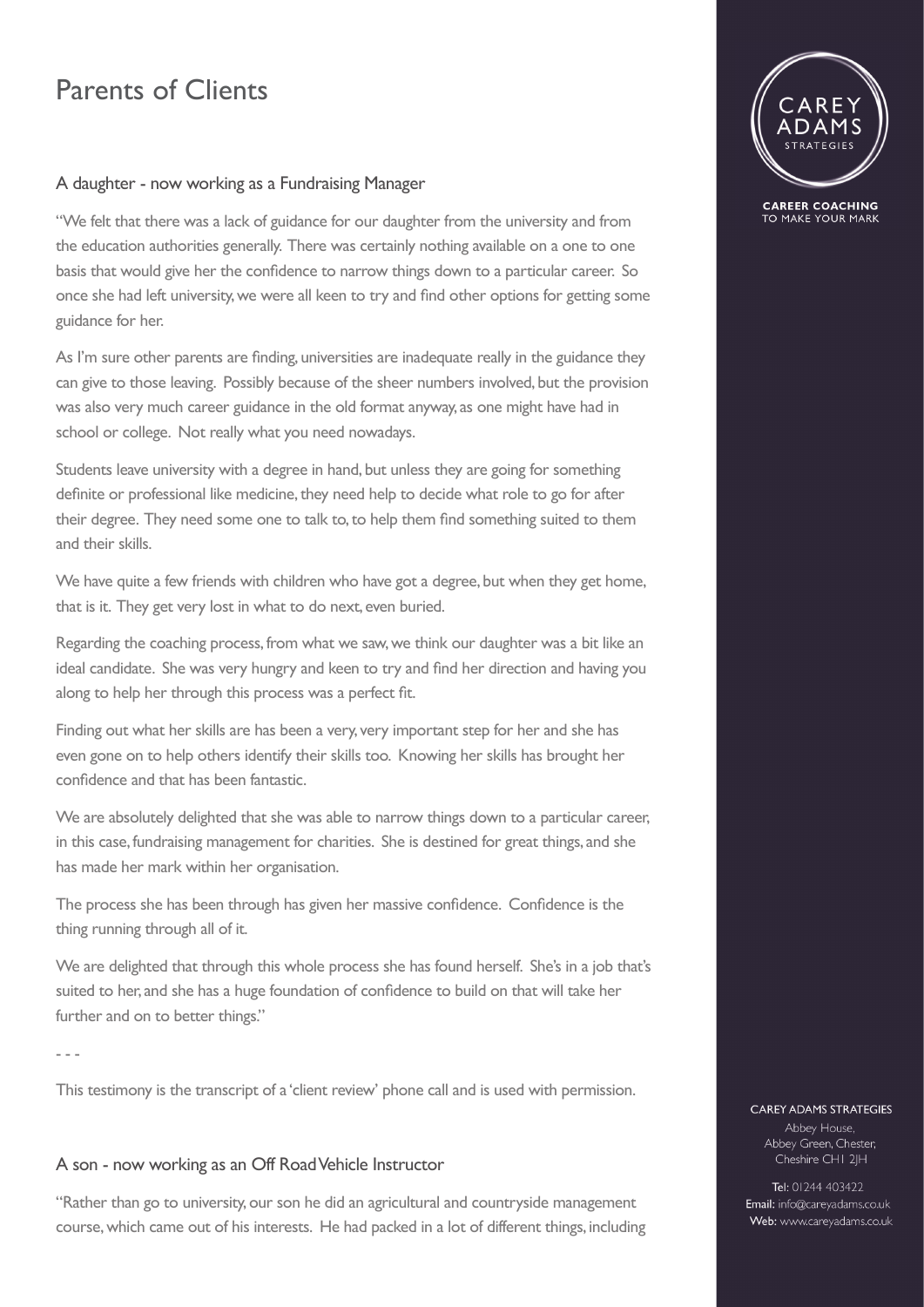## Parents of Clients (continued...)

going to work abroad, but he was very lost when it came to knowing his long-term direction. He was quite worried about this, particularly as a man. He was concerned about his future career and about being able to provide for a family. He was at a vulnerable point and needed a lot of guidance.

Your working with him was certainly a challenge. You needed to keep him engaged, and he was almost a moving target, so it was hard to get him pin pointed. The process was very good because there was a lot he learnt and it boosted his confidence massively.

With your help and our suggestions also, it was good that he was willing to try different things to find his direction. Parent's input is not always listened to, so having an outside person involved was absolutely critical. It seems that children will often listen to an outsider probably more than to their parents.

We are very happy that he persevered with the opportunities that came up, it paid off. He is well respected by his new employer. He's one of the youngest off-road vehicle instructors there. Already a number of visitors who have been taken round the courses have commented on how good and how professional he has been.

We're delighted for him. His hobby has turned into his job and he's in a good place at the moment. It's a stable base for him to work from and look at other opportunities.

If ever you have parents who would like to talk to us about our experience, if they need reassurance about whether to embark on something like this, we are more than happy to talk to them."

- - -

This testimony is the transcript of a 'client review' phone call and is used with permission.

### A daughter - now working as an Events Marketing and Partnership Manager

"After her time at college, our daughter was quite lost. We were desperately trying to think of things that she would enjoy doing, so that we could then help her make them into a career. That's why we went the photography route, but it wasn't the right option in the end.

Her age and limited experience meant that she was probably a challenging person for you to work with, but she was very hungry and wanting your help because she really was quite lost.

When she was doing the course, it pulled everything together for her. Her confidence was at a low threshold before but you built up her confidence with the coaching, and working on her CV helped enormously too. Thinking about the process you went through with her, the word confidence just keeps jumping out.

She has progressed massively. From being an Events Marketing Executive she is now the Marketing and Partnership Manager. In the time she has been with the company, they have recognised her value to them. She's hugely connected to her role there. Now, she is hosting



**CAREER COACHING** TO MAKE YOUR MARK

#### **CAREY ADAMS STRATEGIES**

Abbey House, Abbey Green, Chester, Cheshire CHI 2JH

Tel: 01244 403422 Email: info@careyadams.co.uk Web: www.careyadams.co.uk